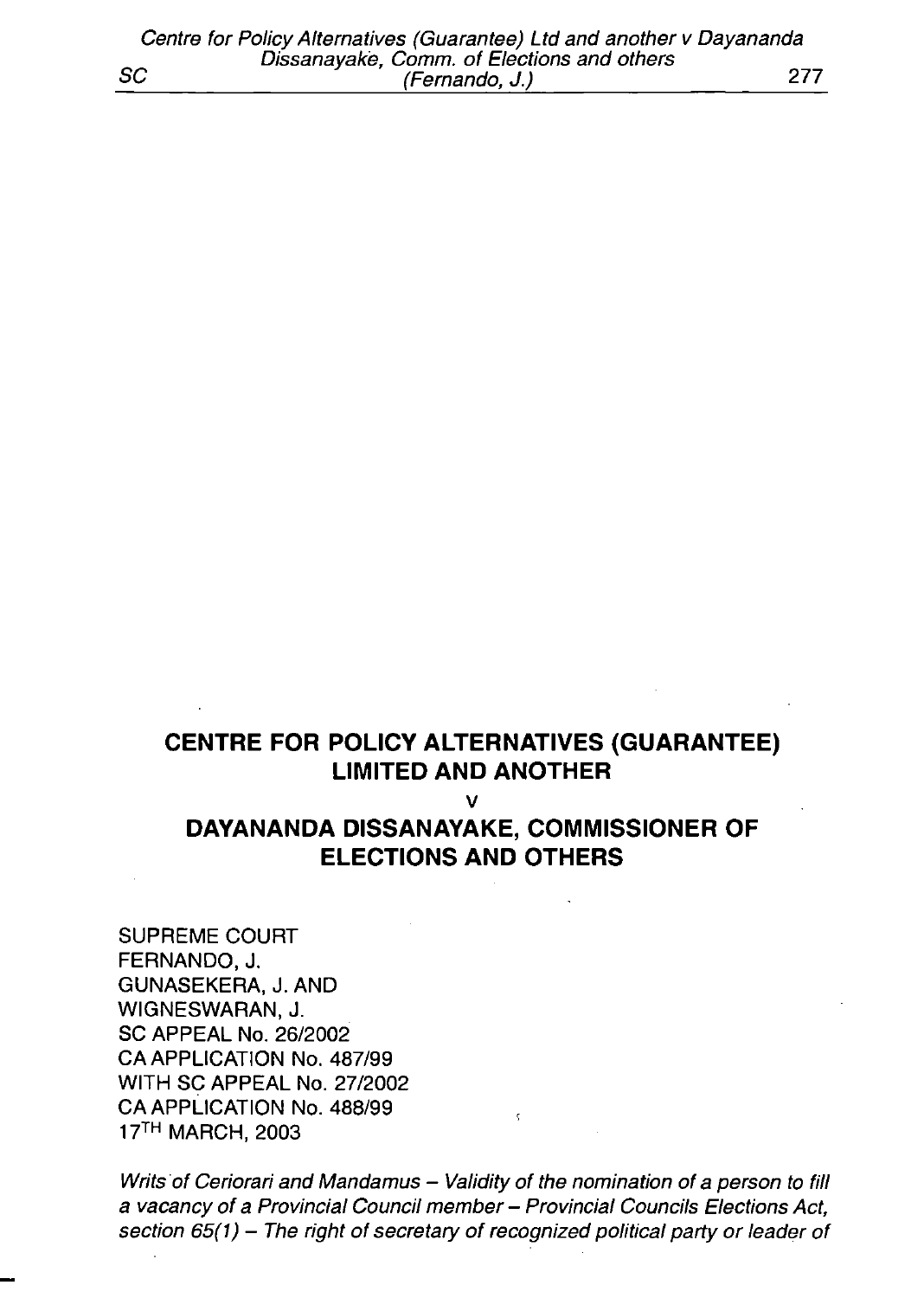*independent group to nominate a person whose name was not in the original nomination paper* - *Sections 65(2) and 65(3)of the Provincial Councils Election Act*

The 1st respondent was the Commissioner of Elections, the 2nd respondent was a Member of Parliament and the 3rd respondent was the Secretary of the Peoples' Alliance ("the PA") during the 1999 Provincial Councils Election.

Being a Member of Parliament, the 2nd respondent was not qualified for election as a member of the Provincial Council. Hence his name was not included in the PA nomination paper in either of the Districts of the Uva Provincial Council. His wife was a candidate who was elected and thereafter she was appointed Chief Minister of the Uva Provincial Council. Shortly thereafter, one of the Provincial Councillors elected to that Provincial Council resigned and the 1st respondent called upon the 3rd respondent to nominate an eligible person to fill that vacancy in terms of section 65(2) of the Provincial Councils Elections Act ('The Act").

The 3rd respondent nominated the 2nd respondent who had earlier resigned his seat in Parliament. On the same day the 2nd respondent's wife resigned from the office of Chief Minister, Uva Provincial Council and the 2nd respondent was appointed Chief Minister.

The petitioner challenged the appointment of the 2nd respondent as a Member of the Uva Provincial Council on the ground that he had no right to be declared elected by the 1 st respondent as he was not a person whose name appeared in the PA nomination paper at the election.

#### **Held:**

- 1. The provisions of the Act relating to the result of the election (sections 58(1), 58(1 )(e), (f) and 61A(2)) including bonus seats establish that only persons who can be declared elected to a Provincial Council immediately after an election are persons who were candidates whose names appear on the nomination paper, on the basis of which the voters cast their votes and expressed their preferences.
- 2. Filling of vacancies in the membership of a Provincial Council is provided for in sections  $65(1)(2)$  and  $(3)$  of the Act. The 1st limb of section 65(2) permits the secretary of the recognized political party or the leader of the independent group to nominate a person eligible under the Act for election to fill the vacancy. The 2nd limb provides that where such secretary or leader fails to make such nomination., the Commissioner shall appoint the candidate from the nomination list who had secured the highest number of preferences next to the last member elected to that Provincial Council from that party or group.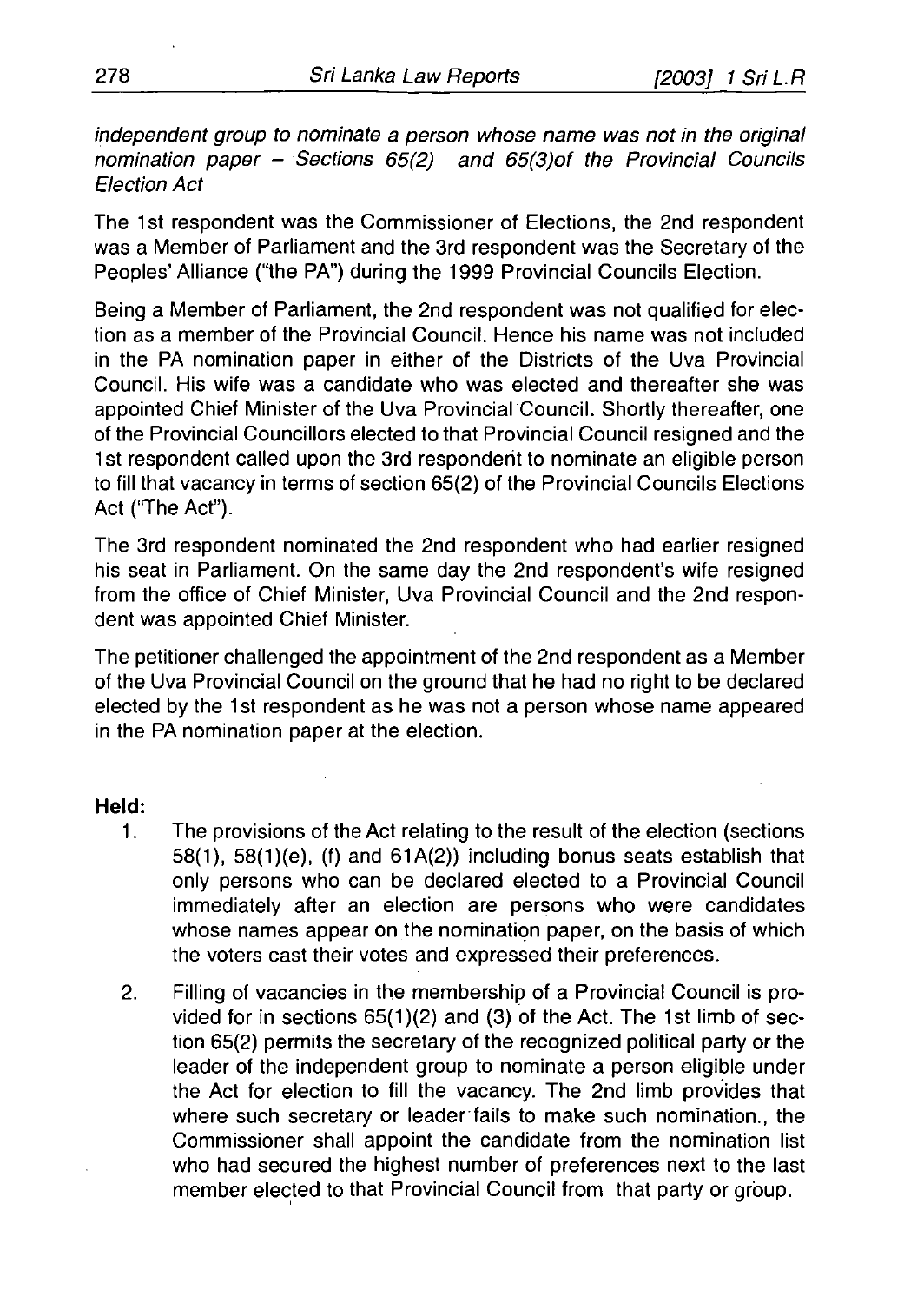- 3. Accordingly section 65(2) must be interpreted on the basis that ex*facie* it authorizes the secretary to nominate a person qualified under section 9 at the time of such nomination.
- . 4. Section 65(3), however, creates a doubt as to whether the right of the secretary of the political party or the group leader under section 65(2) to nominate a person qualified under section 9 at the time of such nomination is unrestricted, because in terms of section 65(3) where a person in the nomination list is not available e.g. when all the candidates have been elected or no candidate has received any preferences the Commissioner is required to forthwith inform the President who may by order direct the Commissioner to hold an election to fill such vacancy. The doubt in respect of section 65(2) which is a general provision should be resolved without rendering the special provision of section 65(3) nugatory, viz., preserving the power of the President to order an election; and consistently with democratic principles enshrined in elections where according to the general scheme of the Act the electorate votes for a party indicating voter preferences for candidates.
	- 5. In the circumstances, despite the general words used in section 65(2), the power to nominate is confined to candidates whose names appeared in the original nomination paper and who secured some preferences at the election.
	- 6. In view of the great public importance of the matter involved and the fact that no objection of futility was initially taken and that it is the laws delays that has given rise to the objection and as the principles applicable to futility are not applicable, the objection by the respondent on the ground of futility (based on the cessation of office of the 2nd respondent) fails.

#### **Cases referred to:**

- 1. *Karunathilake v. Dissanayake* (1999)1 SRI LR 157
- 2. *Karunathileka v. Dissanayake* (No.2) (1999) 1 SRI LR 183
- 3. *Punchi Singho v. Perera* (1950) 53 NLR 143
- 4. *Ramasamy v. Moregoda* (1961) 63 NLR 115
- 5. *Suudakaran v. Bharathi* (1989) 1 SRI LR 46

**APPEALS** from the judgments of the Court of Appeal.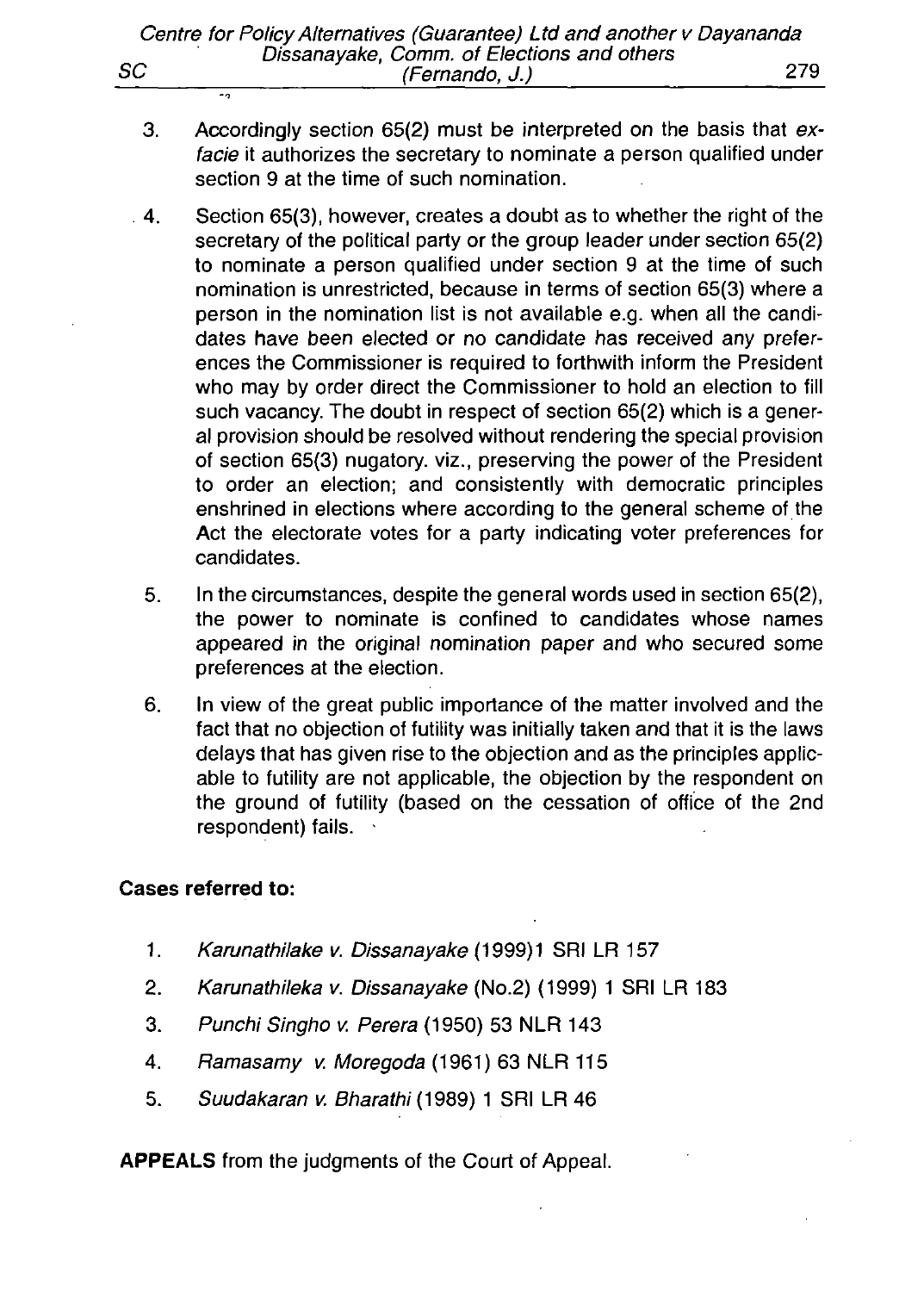*Dr. Jayantha de Almeida Gunaratne* with *K. Pinto Jayawardena* for appellants  $\sim$  in SC 26/2002

*Viran Corea* for appellant in SC 27/2002

*Saleem Marsoof.* P.C. Additional Solicitor General with *A. Gnanthasan,* Deputy Solicitor General for 1st and 4th respondents.

*Dr. Jayampathy Wickremaratne,* P.C. with P. *Wickremaratne* for 3rd respondent.

#### *Cur.adv.vuit*

May 27, 2003

#### **FERNANDO, J.**

These two appeals were taken up together as the same question of law arose, relating to the nature and extent of the right of the secretary of a recognized political party (or leader of an independent group), under section 65 of the Provincial Councils Elections Act, No. 2 of 1988 ("the Act"), to nominate a person to fill a vacancy caused by the resignation of a member of a Provincial Council: to be precise, whether he was entitled to nominate a person whose name was not on the original nomination paper.

### **FACTS**

The five-year term of office of five Provincial Councils (including the Uva Provincial Council to which these appeals relate) came to an end in June 1998. The respective returning officers, by notices under section 22 of the Act, duly fixed the date of poll for the election to the new Councils for 28.8.1998. Nominations were duly submitted.

The 2nd Respondent had been a Member of Parliament of the People's Alliance during the nomination period, and it is common ground that because he was a Member of Parliament he was not *then* qualified for election as a member of a Provincial Council. His name was not included in the People's Alliance nomination paper for either of the districts of the Uva Province. His wife's name was included.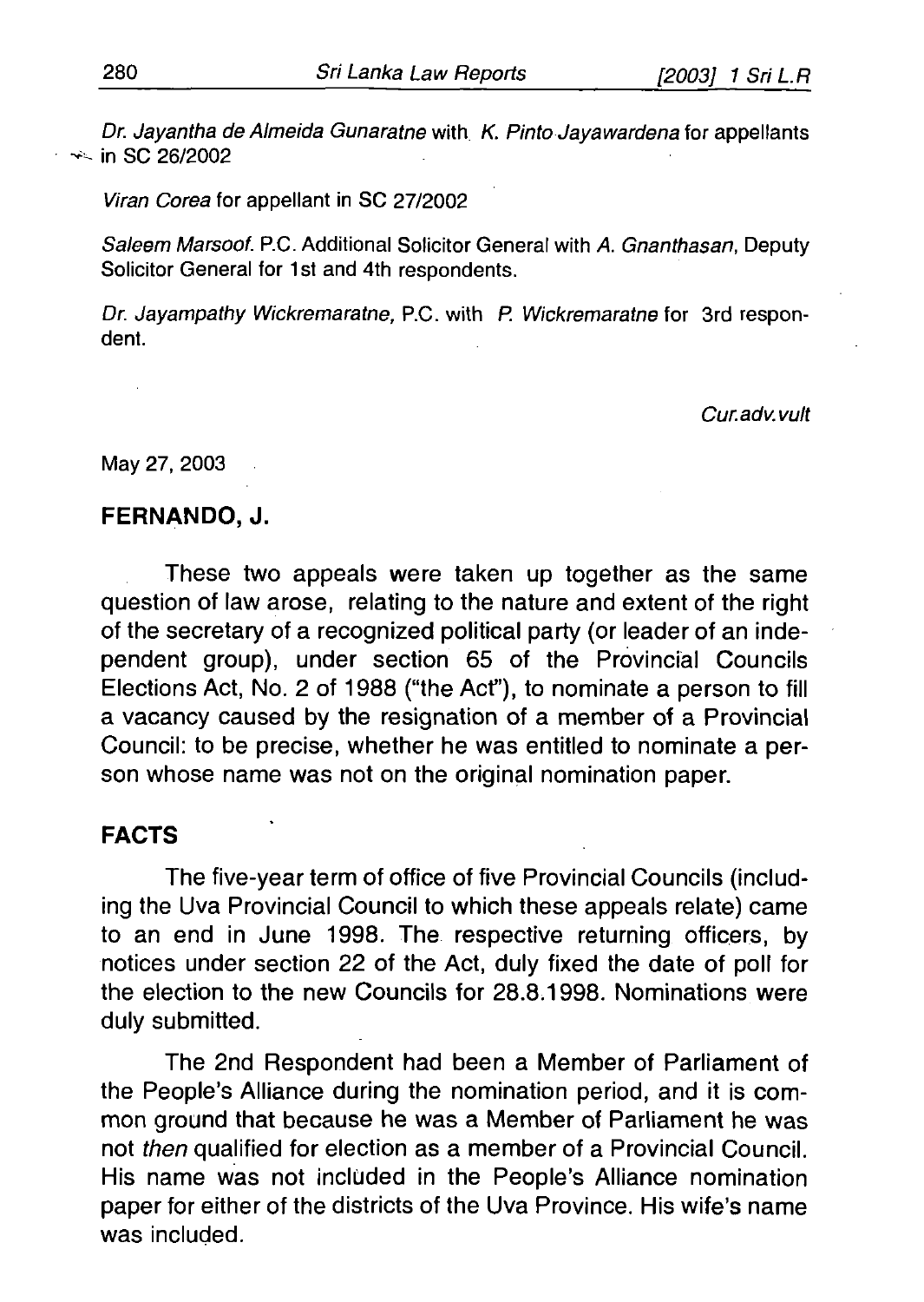On 4.8.1998, the President by a Proclamation under section 2 of the Public Security Ordinance brought the provisions of Part II of that Ordinance into operation throughout Sri Lanka, and made an emergency regulation under section 5 deeming all the notices under section 22 of the Act to be, for all purposes, of no effect. No fresh date of poll was fixed. The poll was thereby effectively postponed, and postponed *sine die.* The Commissioner of Elections, the 1st Respondent, took no steps to fix a new date of poll in the exercise of his powers under section 22(6) of the Act. The postponement of the poll and the failure to fix a new date were successfully challenged in an application to this Court under Article 126 *(Karunathilaka v Dissanavake).* On 27.1.99 this Court directed the Commissioner to fix a new date of poll.

While that application was pending, the Provincial Councils Elections (Special Provisions) Bill was placed on the Order Paper of Parliament in . November 1998. The provisions of that Bill purported to empower the Commissioner to appoint a date of poll for those five Councils and to empower the secretary of a recognized political party (or leader of an independent group) to substitute in the place of any candidate whose name appeared in any nomination paper any other person, even without the consent of, or notice to, the original candidate. In its Determination in respect of that Bill (SC SD Nos. 9-14/98, 30.11.98), this Court held that those provisions were unconstitutional. That Bill was not enacted into law.

Immediately after the decision in *Karunathilaka v* **Dissanayake, the Commissioner fixed a new date of poll. That date** was objected to on several grounds, the validity of which the Commissioner accepted. Upon his application to this Court made on 3.3.99, this Court directed him to fix a new date (*Karunathilaka v Dissanayake* (No 2). The Commissioner thereupon fixed the poll for 6.4.99.

At the election for the Uva Provincial Council held on 6.4.99, the 2nd Responder's wife was elected. She was later appointed Chief Minister of the Province. On 19.5.99 the 2nd Respondent resigned his seat in Parliament. On 21.5.99 one of the People's Alliance members elected to the Uva Provincial Council resigned; the Commissioner, called upon the 3rd Respondent, the secretary of the People's Alliance, to nominate an eligible person to fill that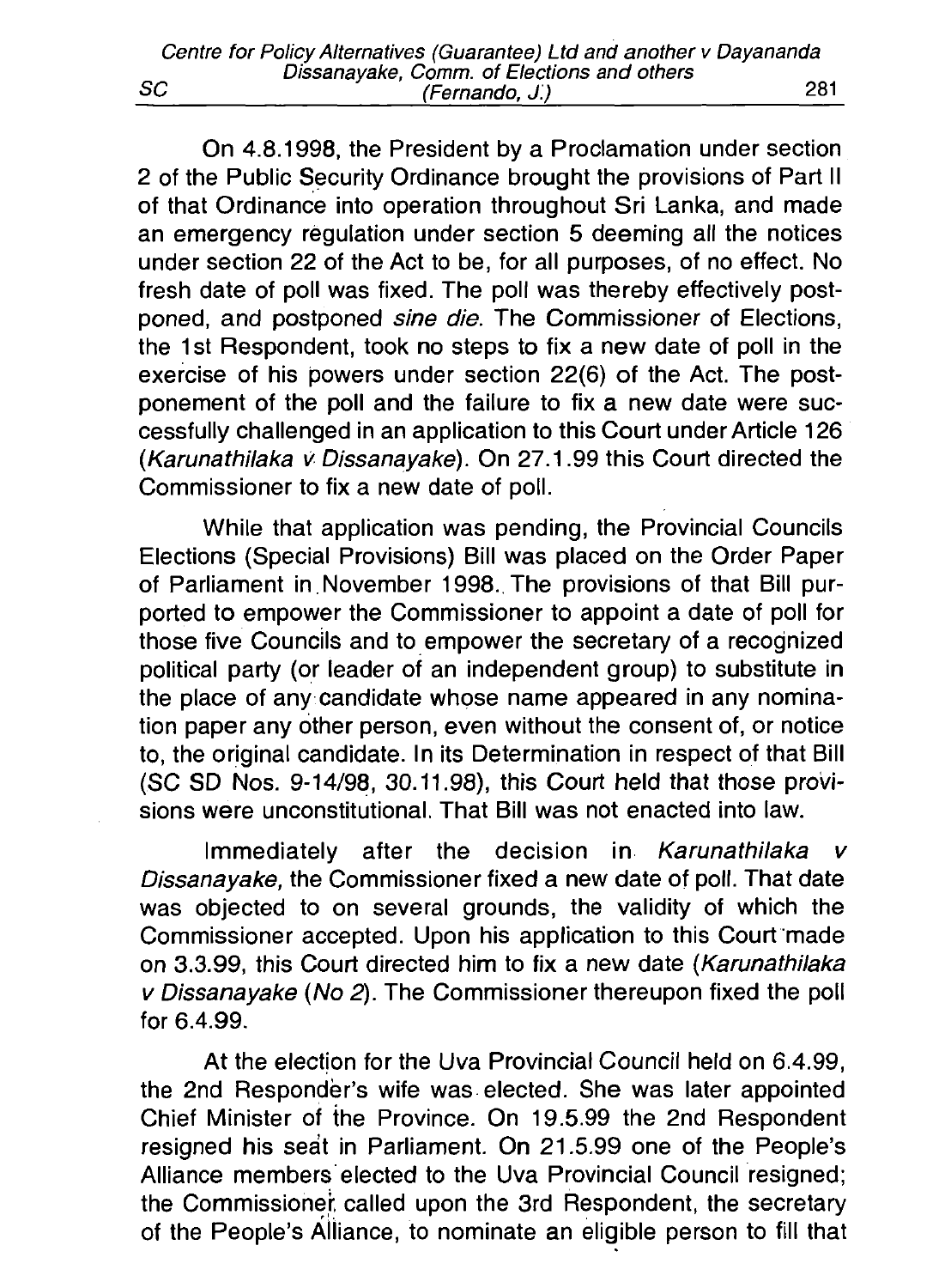vacancy; and the 3rd Respondent nominated the 2nd Respondent. On 24.5.99 the Commissioner declared the 2nd Respondent to be elected, and on the same day his wife resigned from the office of Chief Minister. On 27.5.99 the 2nd Respondent was appointed Chief Minister.

On 1.6.99 the Petitioners-Appellants ("the Petitioners") in these two appeals filed two applications in the Court of Appeal, praying *in ter alia* for *certiorari* to quash the Commissioner's declaration that the 2nd Respondent was elected as a member of the Uva Provincial Council, and for *quo warranto* to declare that he was not entitled to hold the office of Chief Minister. Among the Respondents to those applications were another three Members of Parliament, who resigned and became Chief Ministers (of the Sabaragamuwa, North-central and Central Provincial Councils) in similar circumstances. However, the Petitioners informed the Court of Appeal that they did not wish to proceed against them, and they were discharged from the proceedings.

On 6.11.2001 the Court of Appeal held that whenever a vacancy arises in the membership of a Provincial Council, section 65(2) of the Act empowers the secretary of the recognized political party (hereinafter referred to as "the secretary"), which had nominated the member vacating office, to nominate *any* eligible person to fill that vacancy even though his name had not appeared in the original nomination paper submitted by that party and even though he had not been eligible for election at the time that nomination paper was submitted.

The Petitioners applied to this Court for special leave to appeal, which was granted on 28.5.2002, upon the following questions:

- "(1) Did the Court of Appeal err in holding that a person, whose name did not appear on the nomination list submitted by the relevant political party at the Provincial Council election, could thereafter be nominated by the secretary of the relevant political party to fill a vacancy which arises in the said Council?
- (2) Did the Court fail to consider the implications of section 65(3) of the Act for the interpretation of section 65(2)?"

The 2nd Respondent was represented by President's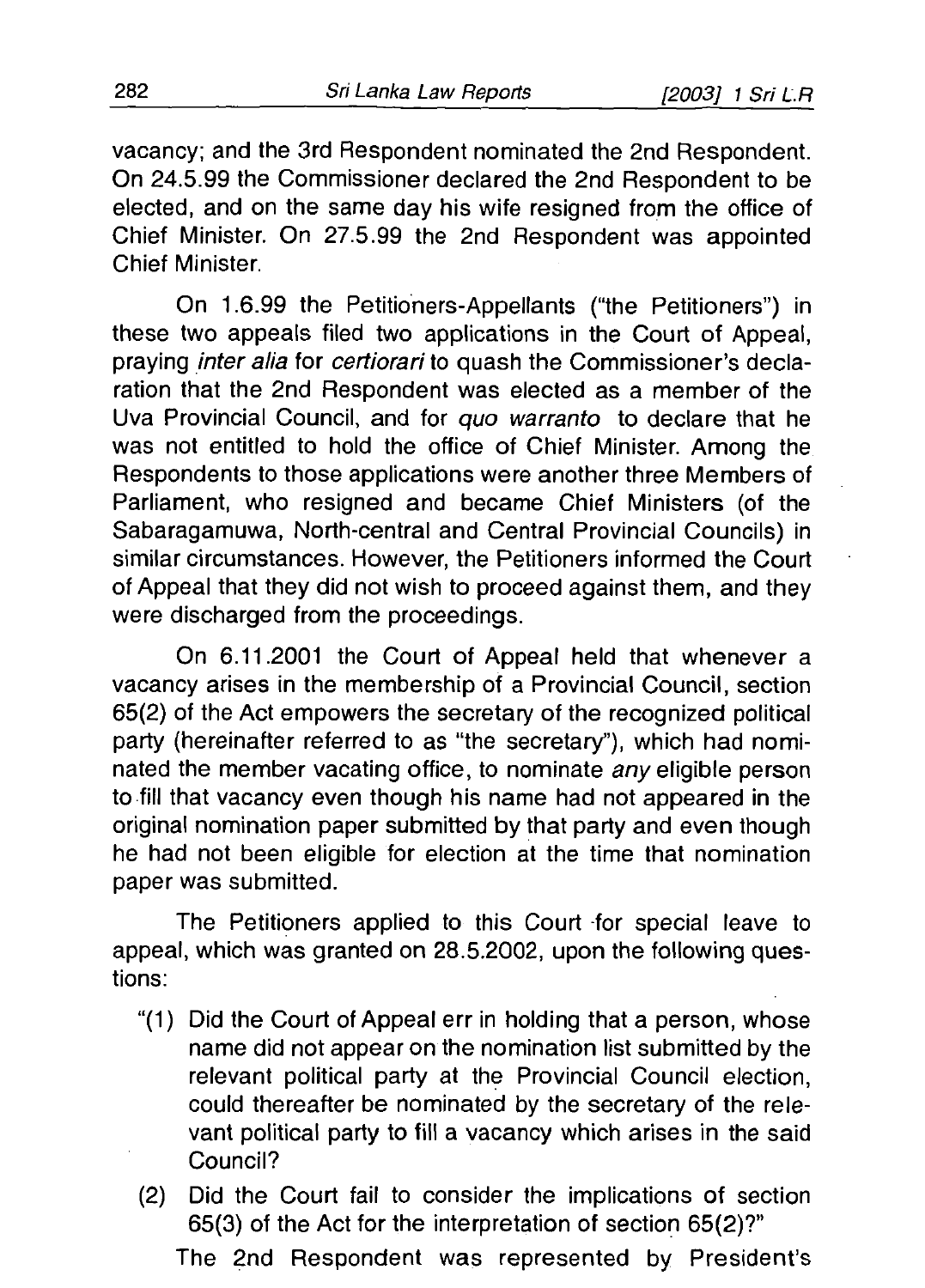|    | Centre for Policy Alternatives (Guarantee) Ltd and another v Dayananda |     |
|----|------------------------------------------------------------------------|-----|
|    | Dissanayake, Comm. of Elections and others                             |     |
| SC | (Fernando, J.)                                                         | 283 |

Counsel in the Court of Appeal. According to the journal entries, although notice of the Petitioners' applications for special leave to appeal had been given by registered post to the 2nd Respondent, he was absent and unrepresented on 28.5.2002. On that day this Court directed that notice of the appeals be given to him, and notice was given by registered post. Nevertheless, he was absent and unrepresented at the hearing of the appeals on 17.3.2003.

#### **STATUTORY PROVISIONS**

Each Provincial Council consists of two or more administrative districts, and elections are held in respect of each district on the basis of proportional representation. Such elections can be contested by recognised political parties and independent groups. Any such party or group may contest one or more districts, by submitting a nomination paper in respect of such district (section 13 (1) of the Act). Section 9 of the Act provides that no person is *qualified* to be elected as a member of a Provincial Council if he is subject to any of the disqualifications specified in section 3 of the Provincial Councils Act, No. 42 of 1987. A nomination paper must contain the names of as many candidates as there are members to be elected for that district, increased by three (section 13(1)), and the written consent of every candidate must be endorsed on it  $-$  if not, it must be rejected (section  $17(1)(b)$  and  $(d)$ ). The Act makes no provision for the substitution of candidates, even upon death or withdrawal (sections 23 and 116). The ballot paper for a district is designed to enable a voter to *vote* for a particular party or group, and to indicate also his *preference* for up to three candidates nominated from that district by that party or group (section 30). A voter must indicate the party or group of his choice, and if he does not his vote would be invalid (section 51). However, he is not obliged to indicate any preference for individual candidates.

The *number* of candidates elected from each party or group from a district is directly proportional to the number of valid votes polled by the party or group (section 58(1)). The *particular* candidates elected from each party or group are determined according to the preferences received by the candidates of that party or group (section  $58(1)(e)$  and  $(f)$ ). Thus in a district entitled to ten members, a party receiving 20% of the valid votes polled would be entitled to have two of its candidates declared elected, and those two would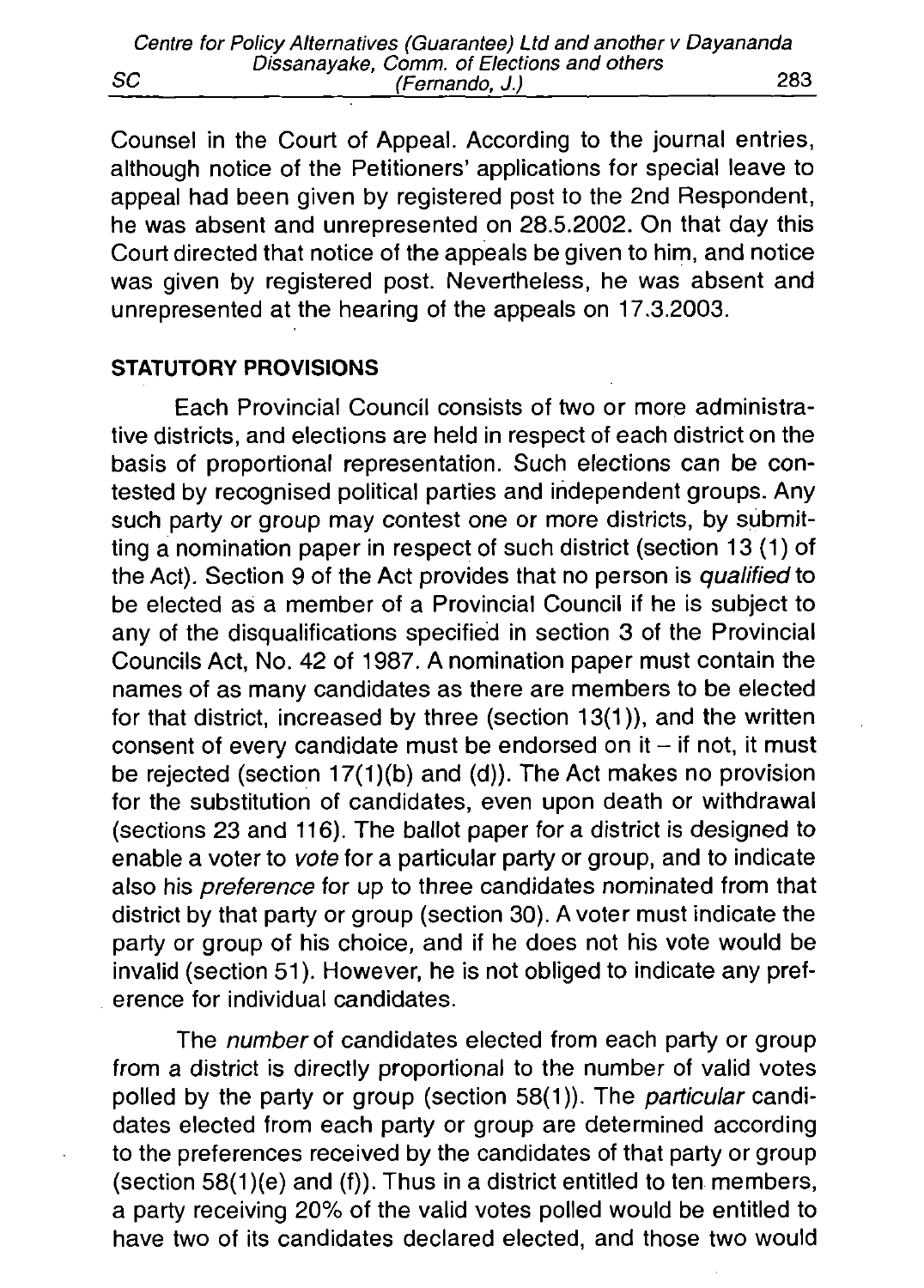be the candidates receiving the highest and second highest number of preferences.

There is one departure from proportionality which has a bearing on the decision in these appeals. Section 61 A(2) of the Act provides that the votes cast for each party or group in the several districts of the Province shall be aggregated; that the party or group which polled the highest number of votes in the Province shall be entitled to have two more of its candidates declared elected as members of the Provincial Council ("bonus seats"); and that the Commissioner shall call upon the secretary or group leader to nominate two persons from among the *unsuccessful* candidates nominated by that party or group for that election - *i.e.* from among the candidates nominated for *any* district in that Province.

The provisions relating to the result of the election, including the bonus seats, establish that the only persons who can be declared elected *immediately after the poll* are persons who were candidates whose names appeared on a nomination paper, on the basis of which the voters cast their votes and expressed their preferences.

The Petitioners relied heavily on section 65(3), to which the Court of Appeal made no reference. Section 65 provides:

- "(1) Where the office of a member of a Provincial Council becomes vacant..... the secretary of the Provincial Council shall inform the Commissioner of the fact of the occurrence of such vacancy. The Commissioner shall fill such vacancy in the manner hereinafter provided.
- (2) If the office of a member falls vacant due to death, resignation or for any other cause, the Commissioner shall call upon the secretary of the recognized political party or the group leader of the independent group to which the member vacating office belonged, to nominate within a period to be specified by the Commissioner, a person eligible under this Act for election as a member of that Provincial Council, to fill such vacancy. If such secretary or group leader nominates within the specified period an eligible person to fill such vacancy and such nomination is accompanied by an oath or affirmation [by him in the prescribed form] the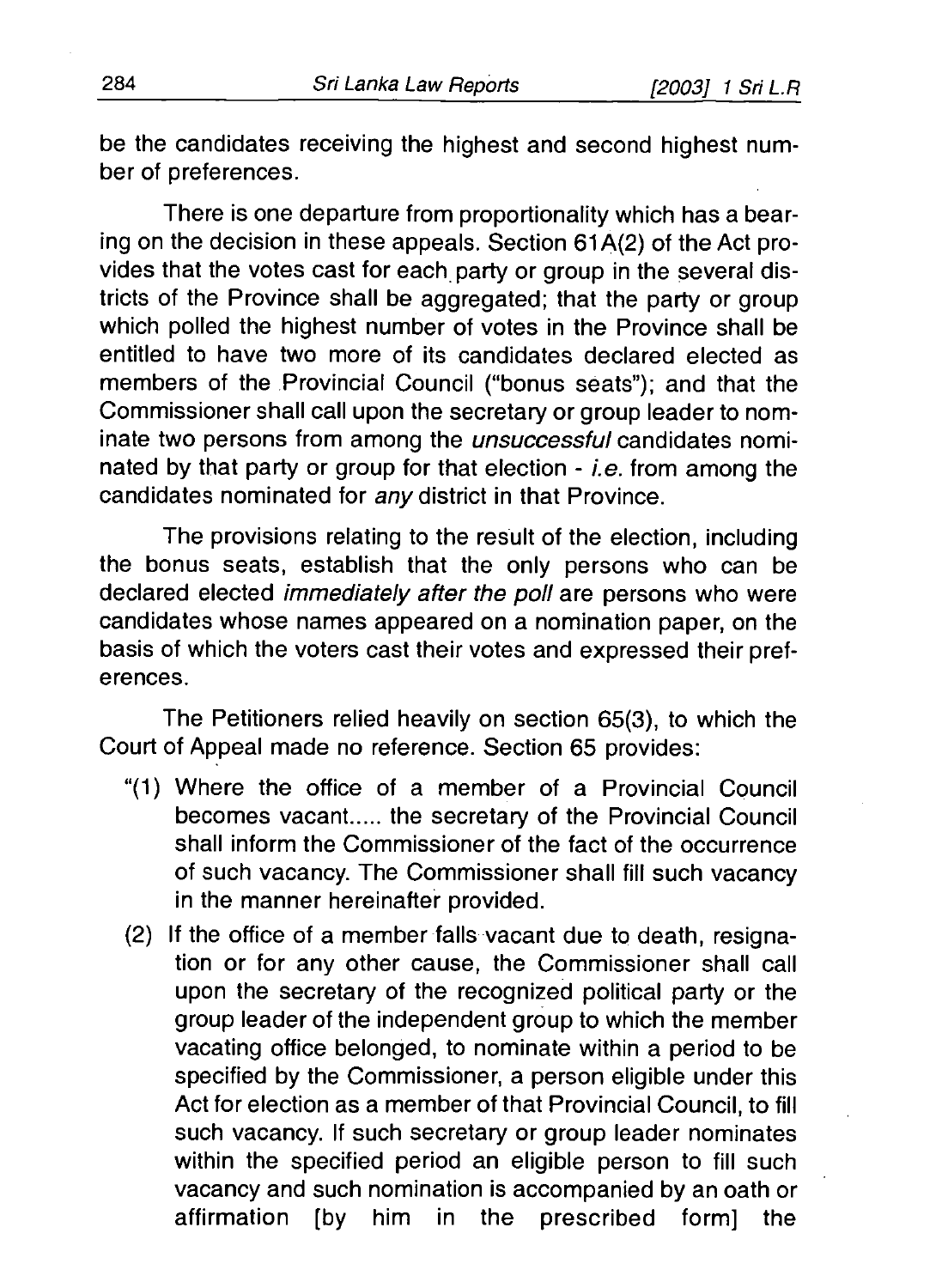Commissioner shall declare such person elected. If on the other hand such secretary or group leader fails to make a nomination within the specified period, the Commissioner shall declare elected as member, from the nomination paper submitted by that party or group for the administrative district in respect of which the vacancy occurred, the candidate who has secured the highest number of preferences at the election of members to that Provincial Council, next to the last of the members declared elected to that Provincial Council from that party or group...

(3) Where all the candidates whose names were on such nomination paper have been declared elected or where none of the candidates whose names remain on such nomination paper have secured any preferences, or where the member vacating office was not elected from an administrative district, the Commissioner shall forthwith inform the President who may, on receipt by him of such information and at any stage when he considers it expedient to do so, by Order.... direct the Commissioner to hold an election to fill such vacancy..."

### **JUDGMENT OF THE COURT OF APPEAL**

The Court of Appeal noted that section 65(2) has two limbs the first authorizing nomination by the secretary when called upon to do so by the Commissioner, and the second requiring nomination by the Commissioner upon default by the secretary. The first limb empowers the nomination of "a *person eligible* under the Act for election" (whom the Commissioner must then declare elected), while the second limb requires the Commissioner, upon default, to declare elected "from the nomination paper submitted by that party" the candidate who had secured the highest number of preferences next to the last of the members already declared elected. The Court observed that if it had been the intention of Parliament that the secretary's choice should be confined to candidates whose names were on the nomination paper, the first limb would have made reference to the nomination paper in the same way as the second limb did. Parliament had deliberately used different and wider language, manifesting an intention not to restrict the secretary's choice in that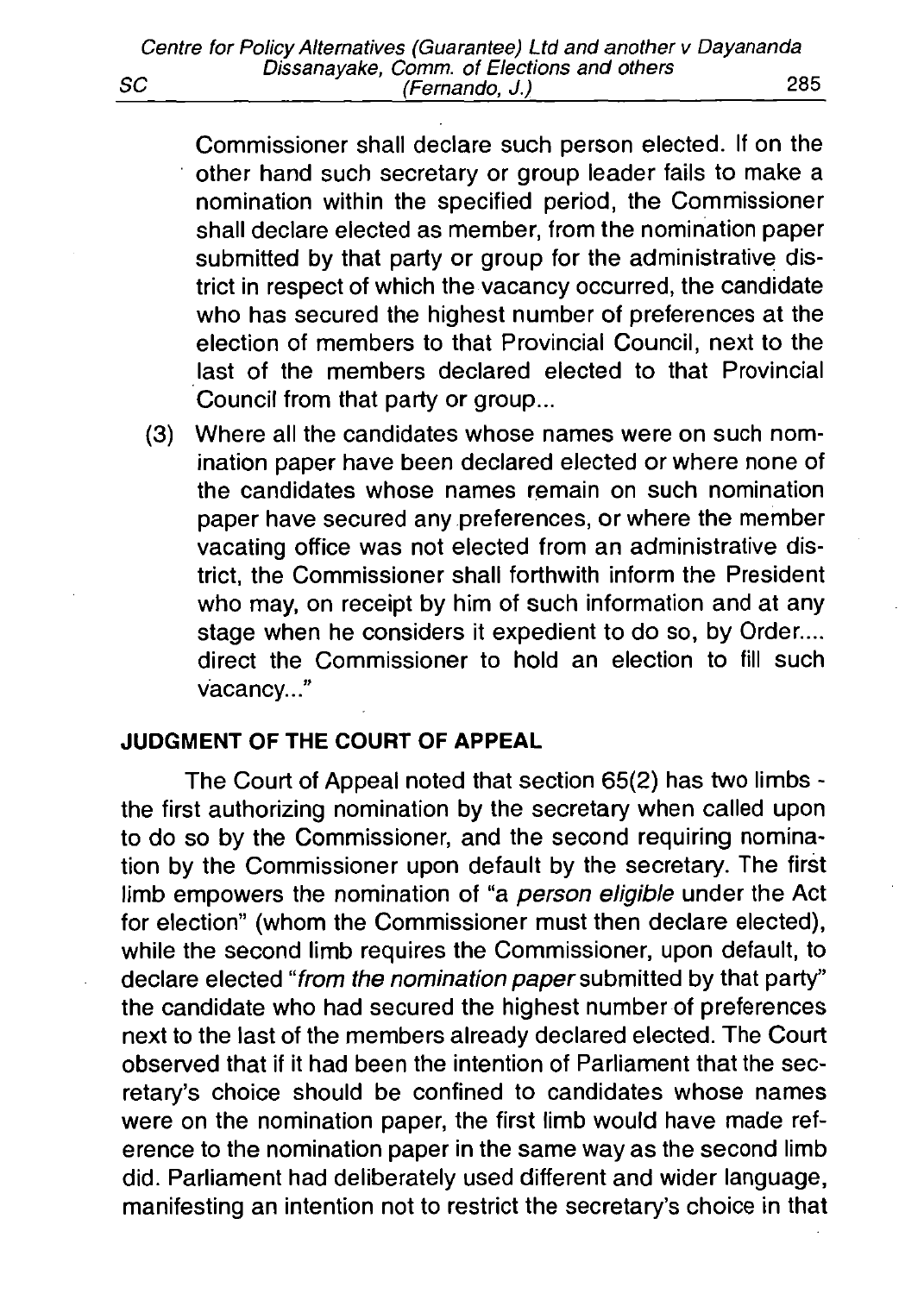way. Likewise, Parliament did not restrict the secretary's choice to persons who had been eligible at the time of nomination, and it was not open to add such a restriction by way of interpretation.

Further the requirement  $-$  in the first limb, but not in the second - of an oath or affirmation by the nominee was significant. The Act required that the original nomination paper be accompanied by an oath or affirmation by every candidate; accordingly, since the Commissioner's choice under the second limb was confined to candidates on the nomination paper, it was unnecessary to insist upon a further oath or affirmation; but as the secretary's choice under the first limb extended to persons *outside* the nomination paper, an oath or affirmation was required.

The Court of Appeal also dealt with the Petitioner's contention that there were two possible interpretations of section 65(2), and that therefore that interpretation should be preferred which was in harmony with Article 12(1), with the franchise guaranteed by Article  $4(e)$ , with the freedom of expression under Article  $14(1)(a)$ , and with the ideals of a democratic system of government by the elected representatives of the people. The Court concluded that section 65(2) was clear, plain and unambiguous, and that the Court could not "put its own gloss on the plain words of the section to squeeze out a meaning not borne out by the language of the section".

Reference was also made to two other matters. "According to Article 99(13)(b) of the Constitution when the seat of a Member of Parliament becomes vacant, the candidate from the relevant political party..... who had secured the next highest number of preferences shall be declared elected", and section 65(2) of the Act was a deliberate departure from that procedure."Section 64(5) of the Parliamentary Elections Act, No. 1 of 1981....[as amended by Act, No. 35 of 1988] provides that.... when there is a vacancy of a Member of Parliament, the secretary of the political party to which the Member vacating his seat belonged can nominate a person to fill the vacancy.... [there being],...no requirement to nominate such person from the list submitted to the Commissioner or from the nomination paper", and that provisions, like section 65(2), recognize "the supremacy given to the party above the individual candidates".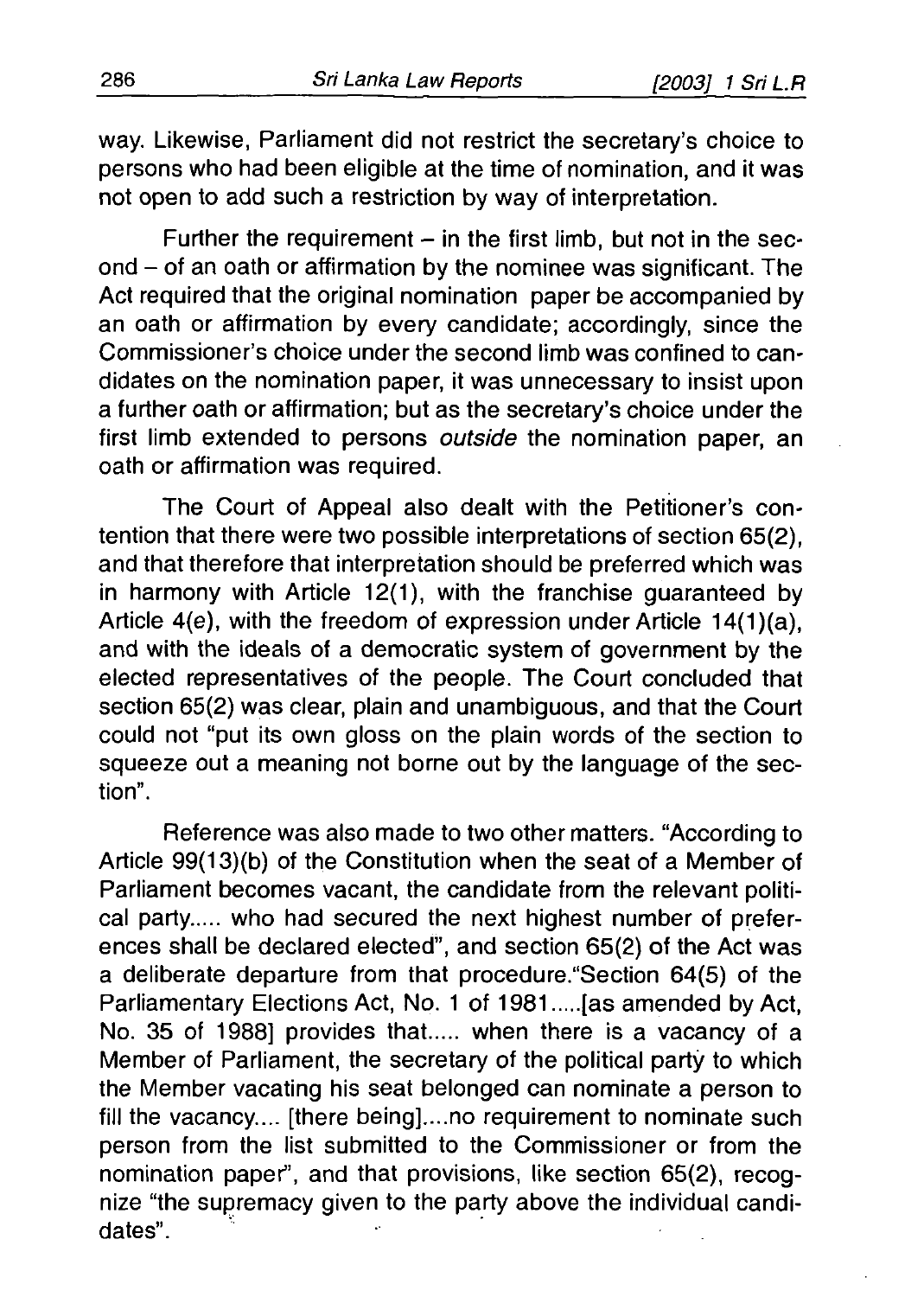Unfortunately, the carefully reasoned judgment of the Court of Appeal made no reference to section 65(3) of the Act and the submissions which the Petitioners made in relation to that provision.

#### **INTERPRETATION OF SECTION 65**

Section 65(1) directs the Commissioner to fill any vacancy "in the manner *hereinafter* provided", and that confirms that sub-section (3) cannot be ignored. Mr Marsoof, PC, ASG, on behalf of the 1st and 4th Respondents submitted that sub-sections (2) and (3) provide for three alternative methods by which a vacancy could be filled  $-$  the first is set out in the first limb of section  $65(2)$ , the second is set out in the second limb, and the third is set out in section 65(3); and that these three alternative methods "are set out in a sequential and a logical order". Dr Wickramaratne, PC, on behalf of the 3rd Respondent (the secretary of the People's Alliance), submitted that section 65(3) is applicable only when the secretary has not made a nomination under section 65(2). Under section 65(2) the secretary can nominate a person who did not obtain a single preference. If the secretary can nominate a person who had been so decisively rejected by the people, it is futile to argue that a person who did not contest cannot be nominated - "such a person has, at least, not been expressly rejected by the people". He further contended that the words "a person eligible under this Act for election" in section 65(2) are wider than, and are not limited to, an unsuccessful candidate: "eligibility" refers to section 3 of the Provincial Councils Act.

The essence of those submissions is that a vacancy should be filled initially by nomination by the secretary; that the secretary could nominate any person qualified under the Act; that failing such nomination, by the Commissioner; and that if the Commissioner was unable to nominate, then only recourse may be had to section 65(3), resulting in a by-election. That interpretation reduces subsection (3) to a proviso to the second limb of section  $65(2)$  although it is certainly not drafted as a proviso.

The Act does not make any express provision regarding the "eligibility" of persons for election. Section 9 of the Act provides that a person shall be *qualified* to be elected, if he is not subject to any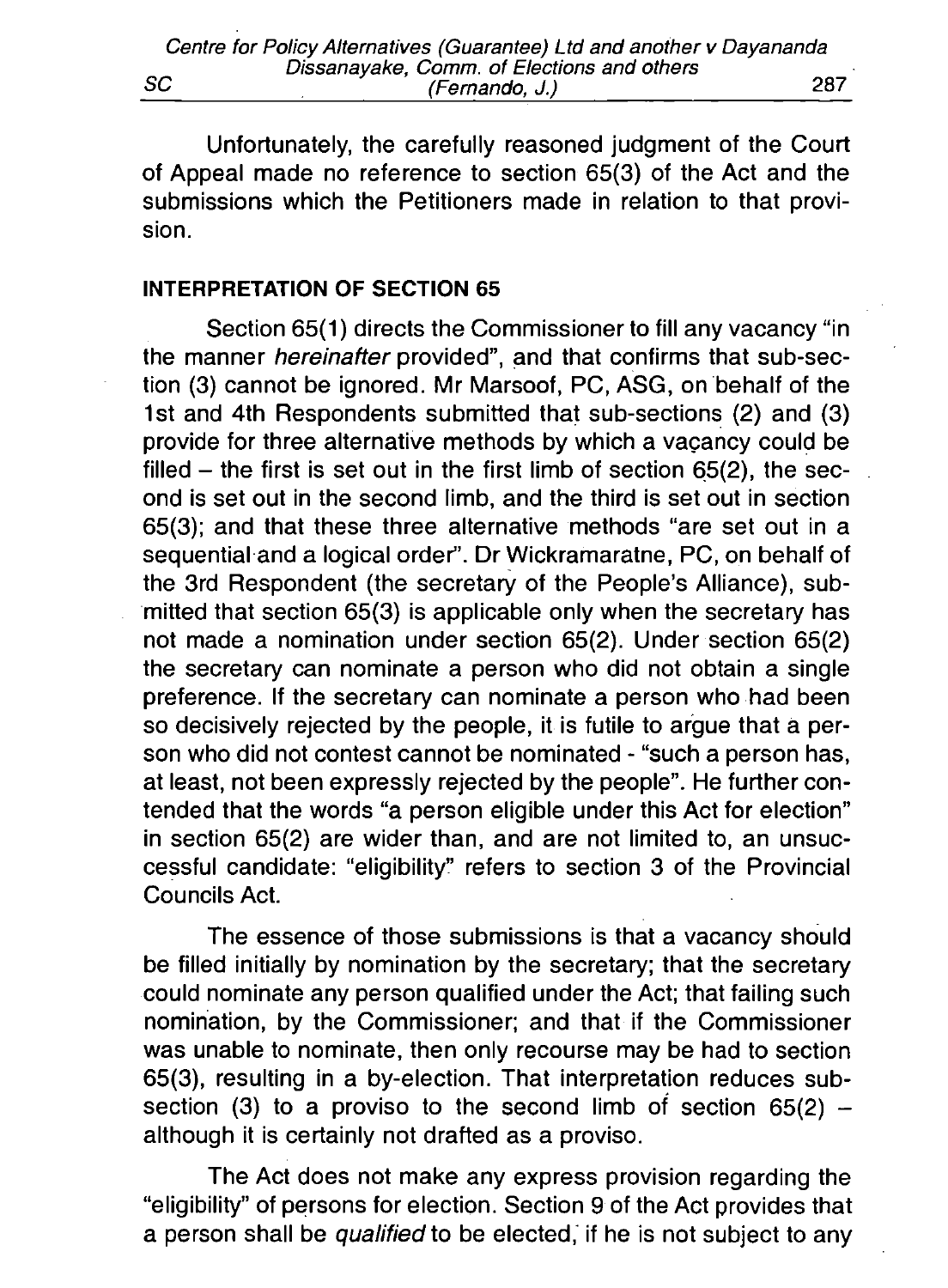of the *disqualifications* specified in section 3 of the Provincial Councils Act. If section 65(2) was intended to empower the secretary to nominate any person *qualified* under the Act, or not *disqualified* under the Act, it should have authorized the secretary to nominate "any person qualified under the Act".The Petitioners' contention is that different language was used because a different result was intended, and that a person *qualified* for election becomes a person *eligible* for election only if and when he is duly nominated. However, on examining the Sinhala text of the Act after judgment was reserved. I found that the same Sinhala word is used in both sections. Accordingly, section 65(2) must be interpreted on the basis that, ex *facie,* it authorizes the secretary to nominate a person *qualified* under section 9 at the time of such nomination.

Why, then, did the first limb refer to the nomination of a "person eligible" while the second limb referred to a candidate "from the nomination paper"? I think there is good reason for the difference in language. It is obviously desirable that a vacancy be filled by a then qualified  $-$  and not a disqualified  $-$  person, for otherwise litigation would inevitably result. However, the Commissioner has no means of knowing (and cannot reasonably be expected to launch an inquiry into the question) whether a candidate on the nomination paper had subsequently become subject to a disqualification. Accordingly, the second limb requires the Commissioner to go by the nomination paper alone. It is not reasonable, however, to allow the same leeway to the secretary who would know, or could quite easily ascertain, whether his candidates are no longer qualified. The burden of verifying eligibility is therefore cast on him alone. It is probably for that reason that section 65(2) permits the secretary to nominate only a "person *eligible*".

Furthermore, if a "person eligible" is held to include a candidate whose name was not on the original nomination paper, that would allow the secretary to nominate even a person who had not given his consent to such nomination, and the Commissioner would nevertheless be obliged to declare him elected. As a matter of principle, a statutory provision should not generally be interpreted as requiring a person to be declared elected to an office without his prior consent. However, if the first limb is restrictively interpreted to include only candidates, their written consent and signatures will be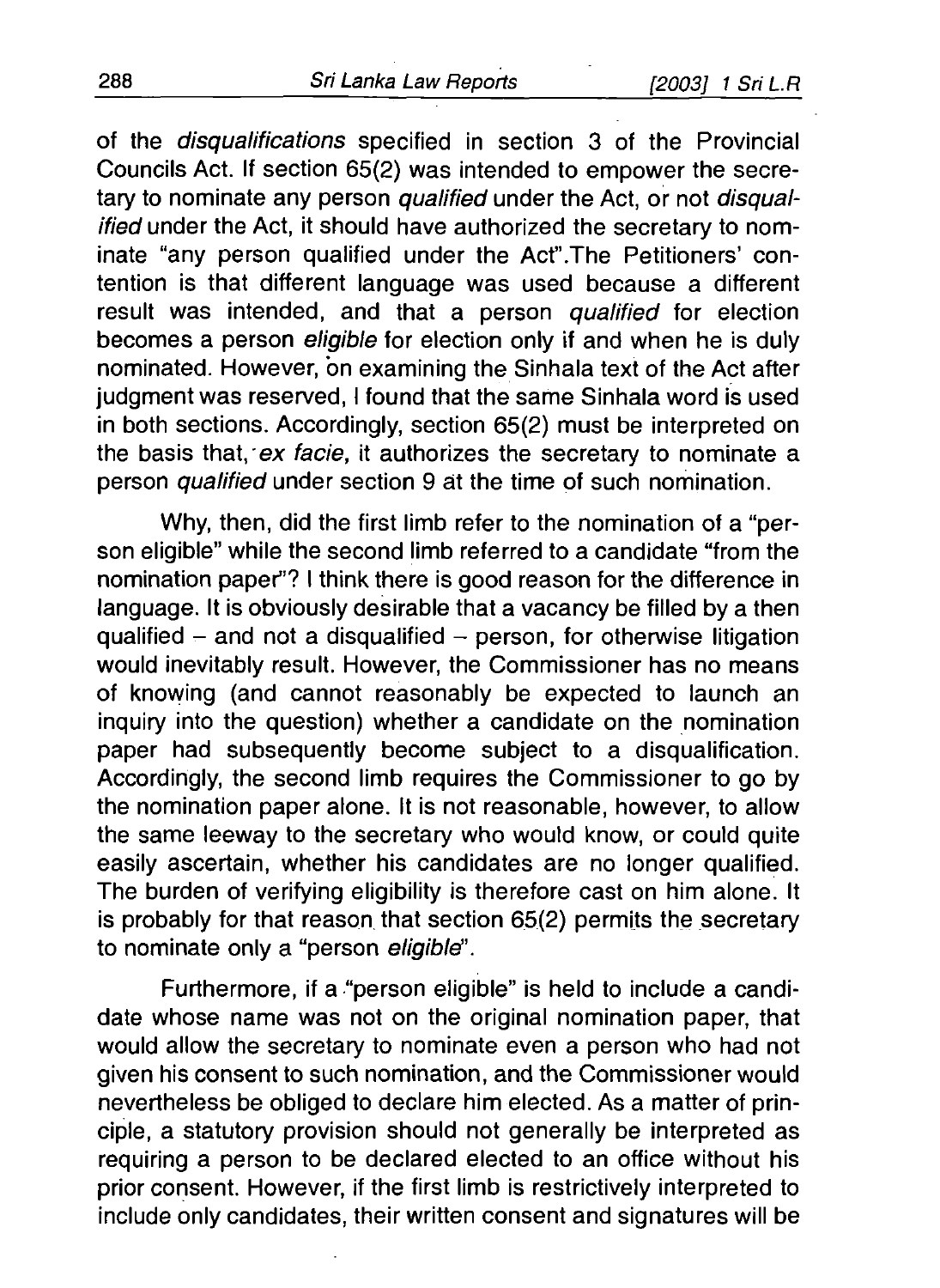found on the original nomination paper. There is thus some basis for the contention that the secretary's power of nomination is restricted to qualified candidates from the original nomination paper whose consent had been expressed therein.

On the other hand, the first limb requires the secretary to submit an oath or affirmation from his nominee. That is superfluous if his choice is restricted to persons on the original nomination paper. That is a circumstance which supports the Respondents' contention that the secretary can nominate *any* qualified person. Undoubtedly, section 65(2) is not without ambiguity.

It is therefore necessary to examine section 65 as a whole in the context of the entire Act. The Respondents contended that section 65(3) applies only if the secretary fails to nominate. However, scrutiny of section 65(3) reveals that it imposes an imperative duty on the Commissioner *"forthw ith'* to inform the President in three situations -

- (i) Where all the candidates whose names were on the (original) nomination paper have been declared elected, or
- (ii) Where none of the candidates whose names remain on such nomination paper have secured any preferences, or
- (iii) Where the member vacating office was not elected from a district.

The third situation needs some clarification: the only members "not elected from a district" would be the two candidates declared elected to bonus seats.

The correctness of the Respondents' interpretation can best be tested by reference to those three situation. In any of those situations, what is the Commissioner's duty? Should he follow the "sequential and logical order", and first call upon the secretary to nominate a person? Or should he *forthwith* inform the President? Although sub-section (2) and sub-section (3) appear to create irrec $i$  oncilable contemporaneous obligations  $-$  to call upon the secretary to nominate a successor, and also to *forthw ith* inform the President, who may or may not decide to order a by-election  $-$  that conflict can be resolved without much difficulty.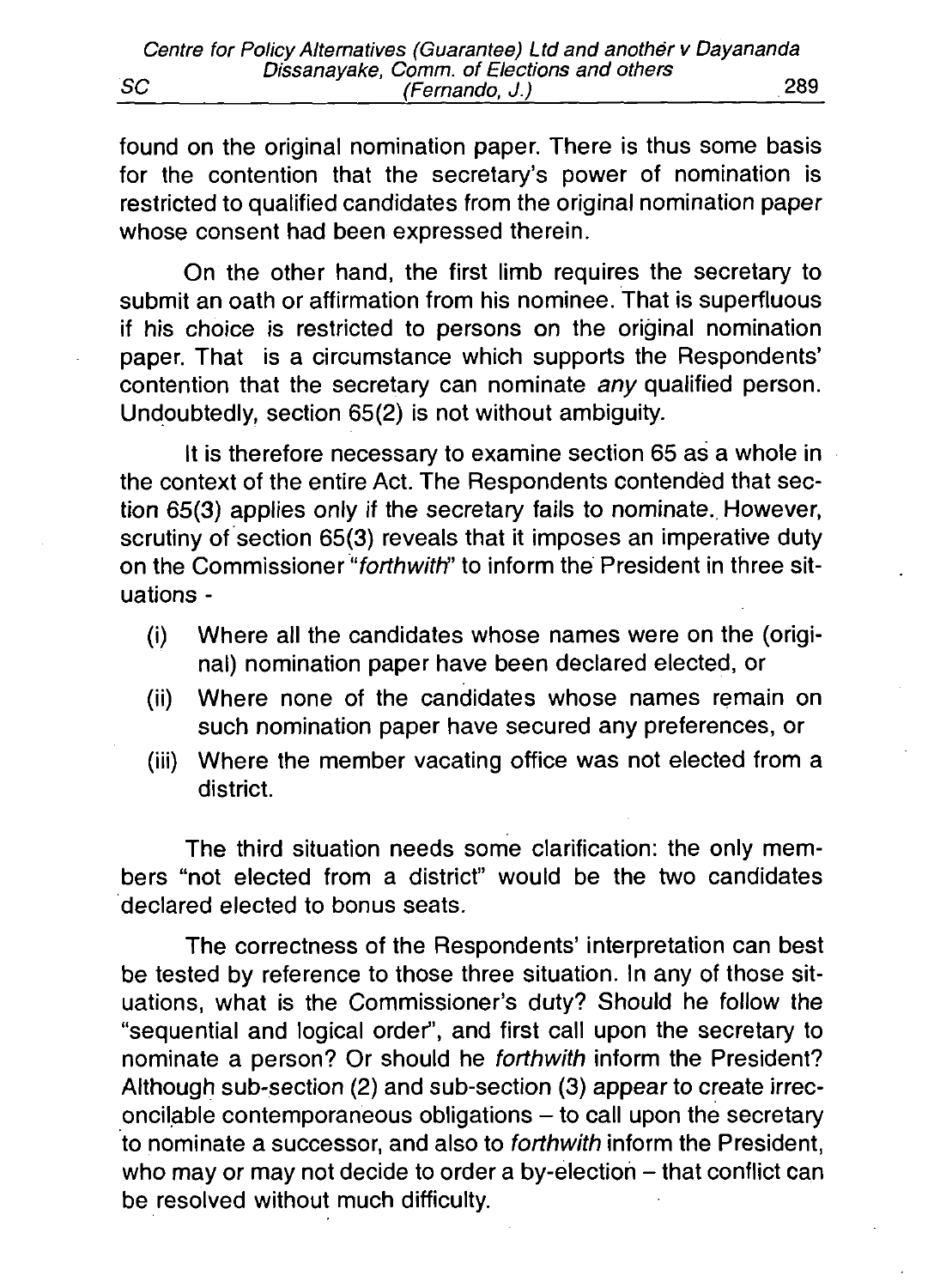The first limb is a *general* provision seemingly applicable to all vacancies, while section 65(3) is a *special* provision applicable to vacancies in *three* specific situations. First, as a rule, a special provision prevails over a general provision (which will, to that extent, be reduced in scope). Second, the Commissioner is faced with a choice between *calling upon* the secretary and *forthwith inform ing* the President. "Forthwith" generally means "at once", "without delay", or "immediately", and in the present context it cannot possibly mean, "if the secretary, upon being called upon to do so, fails to make a nomination". The word "forthwith" is thus a strong indication that sub-section (3) takes precedence over subsection (2). Third, section 65 must be given an interpretation, if reasonably possible, which gives meaning and effect to every part, rather an interpretation which renders one sub-section nugatory. To hold that the Commissioner must first act under sub-section (2) would mean that even in any of the three given situations the secretary could nominate a successor before the President is informed; and that would make sub-section (3) wholly inoperative  $$ because it would be futile thereafter to inform the President, as by then he would be unable to exercise the discretionary power to order a by-election.

I therefore hold that sub-section (3) takes precedence over sub-section (2), and that the three methods of filling vacancies are not sequential. Where any of the three situations referred to in subsection (3) arise, the Commissioner must inform the President,"who may *...at any stage* when he considers it expedient to do so" order the holding of a by-election. There is no provision that the President must act within a specified time, or that if the President does not order a by-election, the Commissioner shall call upon the secretary to nominate a successor. Thus the President may decide to wait until several vacancies have occurred before ordering a by-election.This provision ensures that vacancies will be filled, if at all, by persons *elected* by the people.

I have now to consider the case of a vacancy arising at a time when there is on the relevant nomination paper the name of at least one candidate who has secured some preferences (whom I will refer to hereafter as a "qualified candidate"). It is clear that sub-section (3) would not apply, and that the Commissioner must call upon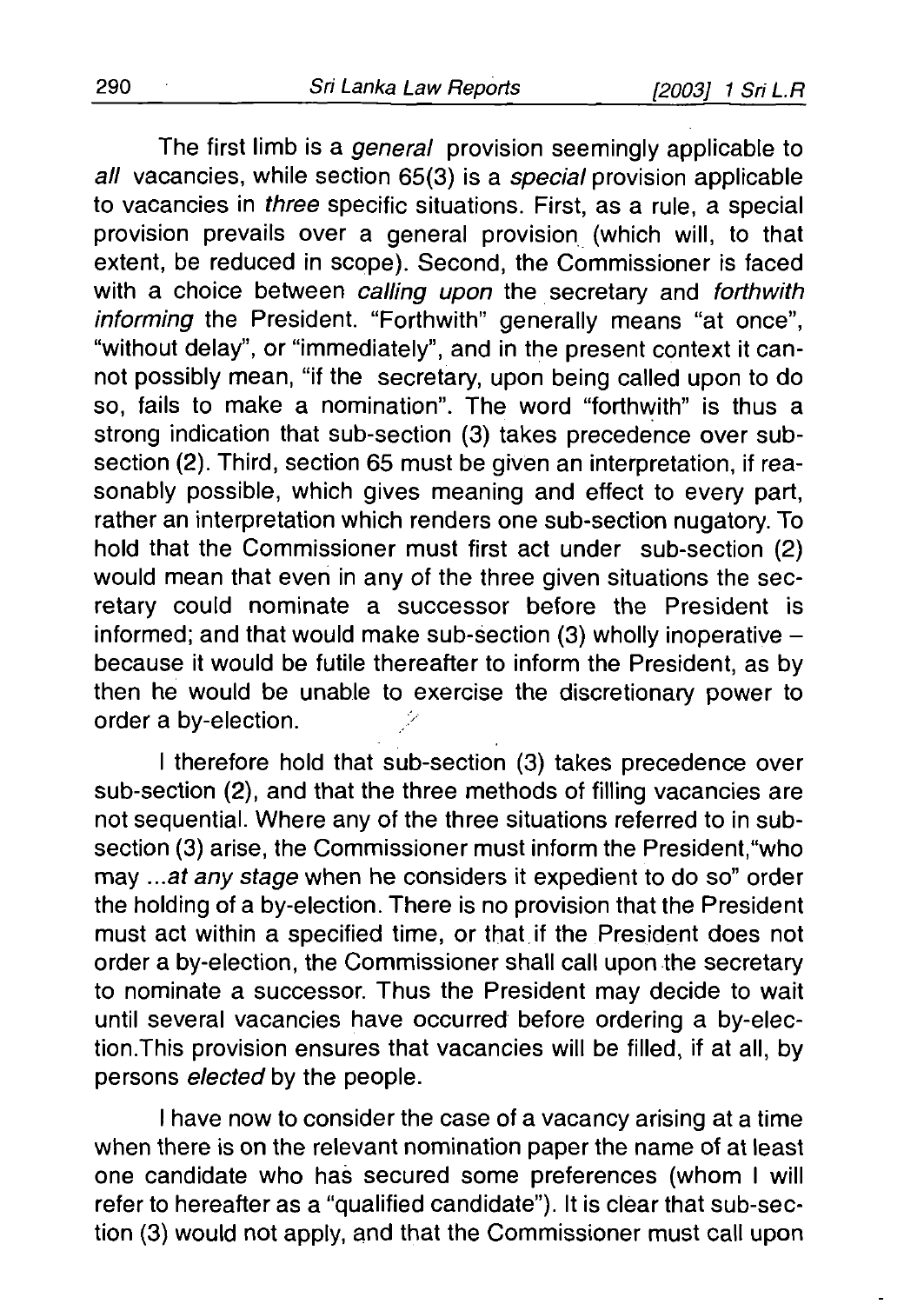the secretary to nominate. In the light of the provisions of sub-section (3), does the first limb of sub-section (2) empower the secretary to nominate a person from outside the nomination paper ("an outsider")?

If he can nominate an outsider, an anomaly immediately arises. Where there is *no* qualified candidate remaining on the nomination paper, sub-section (3) applies, and there is no possibility of an outsider being nominated; and the vacancy will be filled, if at all, by a person *e lec te d* by the people. If so, where there *is* a qualified candidate it would be illogical and inconsistent for an outsider to be nominated. Can such an anomaly be justified on the basis of "the supremacy of the party" (or its secretary) over members and candidates? In my view it cannot, for this is not a domestic question pertaining to the party, party discipline, and/or party officials, members and candidates. What is involved is the right of the electorate to be represented by persons who have faced the voters and obtained their support, and that in my view is the general scheme of the Act. That is wholly consistent with Article 25 of the *International Covenant on Economic, Social and Cultural Rights,* which recognizes that every citizen shall have the right and the opportunity to take part in the conduct of public affairs, directly or *through freely chosen representatives.*

In reply to the submissions of both learned Counsel for the Petitioners that section 65 should be interpreted in consonance with democratic ideals, constitutional norms and the overriding principles of representative democracy, Dr Wickramaratne submitted that some of the constitutional norms, prevalent at the time the Act was enacted, were undemocratic and unprincipled: thus Article 99 (prior to its amendment in 1988) provided for the nomination paper of a political party, contesting a Parliamentary election, to have the names of candidates arranged in order of priority as determined by the secretary, thus denying the voter any choice as between candidates; even after its amendment, Article 99 continues to treat the party as supreme, and a voter cannot vote for one party and mark preferences for candidates of another; Article 99A provides for 29 seats to be filled from the "National List", but a candidate rejected by the people at that election may nevertheless be nominated at the very outset although his name was not on that list; and to fill a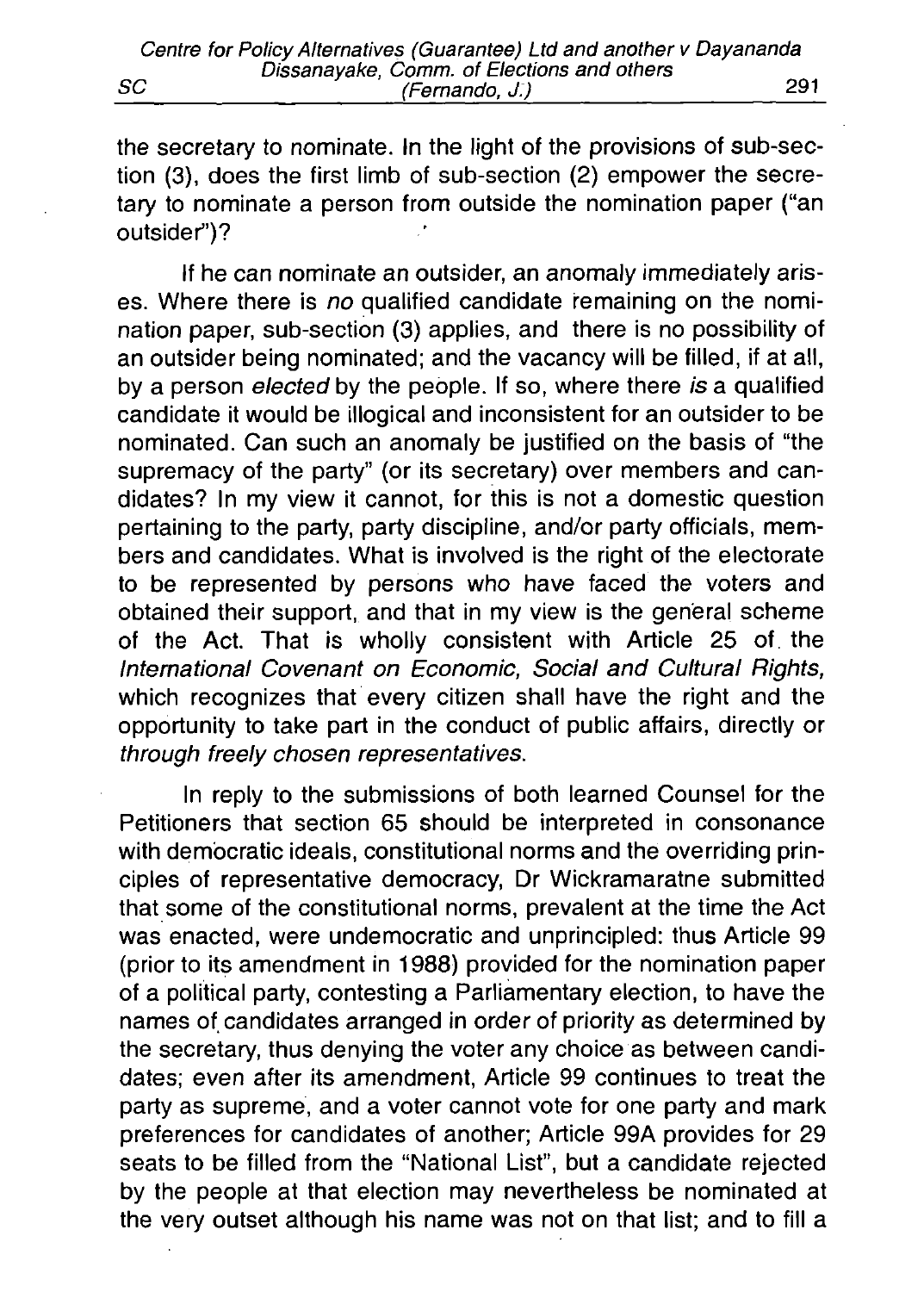subsequent vacancy, the secretary could nominate a person who had not even contested that election. He contended that "in view of the constitutional provisions relating to elections to Parliament there is nothing unusual about the P.C. Elections Act".

When constitutional or statutory provisions have to be interpreted, and it is found that there are two possible interpretations, a Court is not justified in adopting that interpretation which has undemocratic consequences in preference to an alternative more consistent with democratic principles, simply because there are other provisions, whether in the Constitution or in another statute, which appear to be undemocratic. Indeed, in the .three previous decisions relating to the Uva Provincial Council election, this Court upheld the effective exercise of the right to vote at a fair election. In the first decision, this Court held in favour of the contention that the election should be held, rather than postponed; in the second, that there should be no statutory interference with the Commissioner's power to fix the date of election and with the contents of nomination papers already accepted; and finally, that the date of the election should be fixed so as to facilitate, rather than hinder, the exercise of the right to vote. Now that that election has been held, I do not think that this Court should  $-$  in the absence of plain and compelling language - stray into a different path, by preferring an interpretation which allows the expressed wishes of the electorate at that election to be superseded. The Judiciary is part of the "State", and as such is pledged to play its part in establishing a democratic socialist society, the objectives of which include the full realization of the fundamental rights and freedoms of all people; and it is mandated to strengthen and broaden the democratic structure of government [see Articles 27(2)(a) and 27(4) read with Article 4(d).]

To sum up, section 65(2) is not plain and unambiguous; section 65(3) takes precedence over section 65(2); section 63(3) manifests a legislative intention that vacancies should be filled either by qualified candidates or by election; if section 65(2) is interpreted to mean that the secretary may nominate *any* person who is qualified at the time of such nomination, that gives rise to an anomaly or inconsistency; the general scheme of the Act, from nomination up to the declaration of the result of the poll is that the electorate should be represented by persons who have contested the election; the fact that the nomination paper is required to have three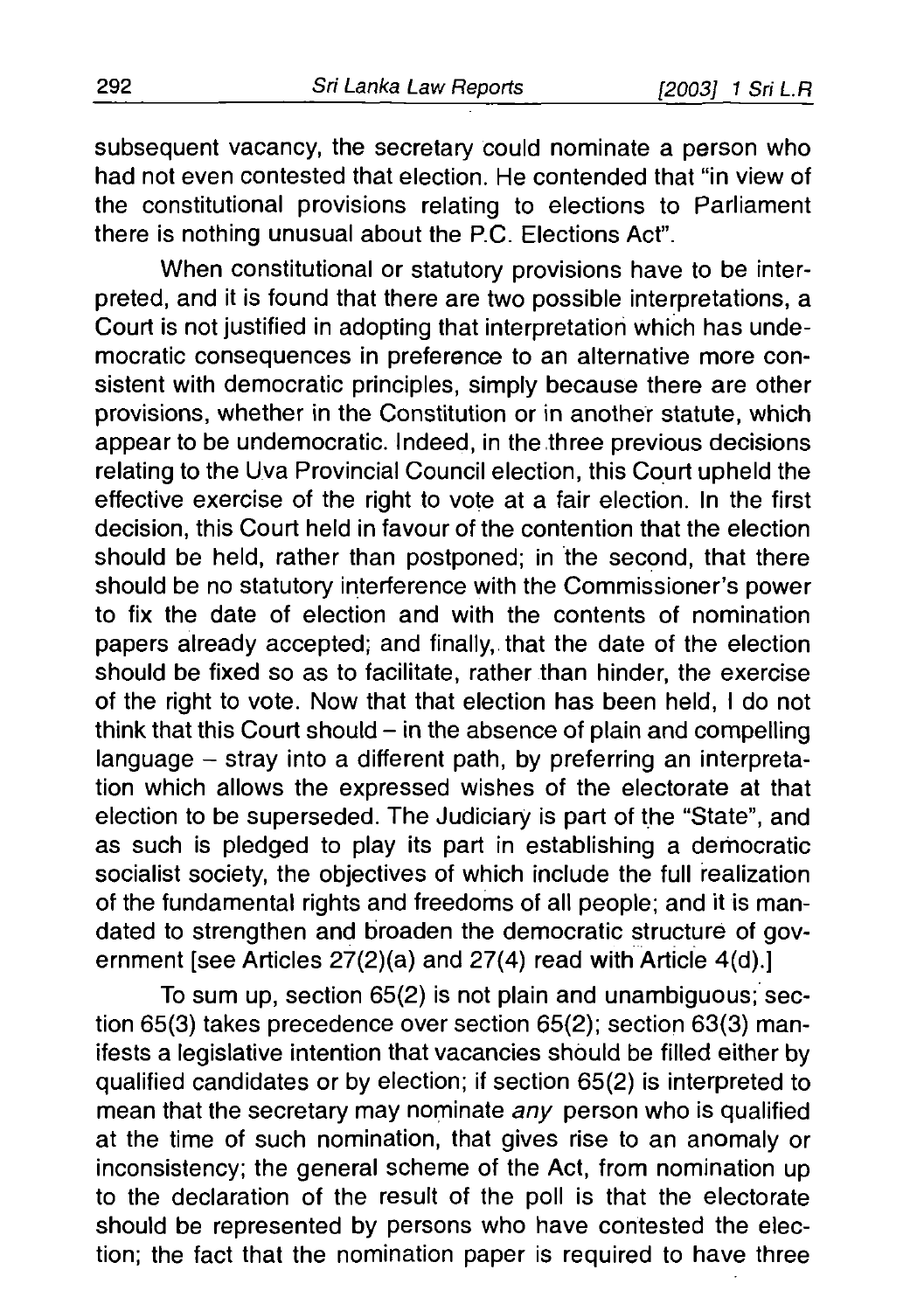candidates more than the number of members to be elected and cannot be altered indicates that the nomination paper is the pool from which subsequent vacancies should be filled. Accordingly, the wide language of the first limb of section 65(2) must be restrictively interpreted, in the context of section 65(3) as well as the general scheme of the Act and basic democratic principles. I hold that, despite the general words used, the secretary's power to nominate is confined to candidates whose names appeared in the original nomination paper and who secured some preferences at the election.

## **FUTILITY**

At the commencement of the hearing both learned President's Counsel for the Respondents submitted that the 2nd Respondent had ceased to hold office as Chief Minister and that it would be futile to hear and determine the appeals. Both learned Counsel for the Petitioners contended that the 2nd Respondent had ceased to hold office even prior to the grant of special leave to appeal, but that no objection was taken at that stage; and that special leave to appeal had been granted on a matter of great public importance. If the objection of futility is now upheld, the Court of Appeal judgement will be regarded as authoritative and binding, in respect of all future vacancies in any Provincial Council, and the Commissioner would be bound to act on the basis of that judgment, thereby giving rise to fresh litigation.

In this case we are not faced with a situation in which the impugned decision or declaration had ceased to be operative before the litigation commenced (as in *Punchi Singho v Perera,*) or where an order for relief might be futile because the official to whom it was directed had lawful authority to revoke it (as in *Ramaswamy v Moregoda*). On the contrary, it is the law's delays which have given rise to the objection of futility. In *Sundarkaran v Bharathi*, the petitioner prayed for *certiorari* to quash the refusal to issue him a liquor licence for 1987 and for *mandamus* to grant him that licence. In September 1987 the Court of Appeal dismissed the application. In November 1988  $-$  long after the end of the relevant year  $-$  this Court set aside the judgment of the Court of Appeal, quashed the decisions of the respondents, and ordered that the Respondents